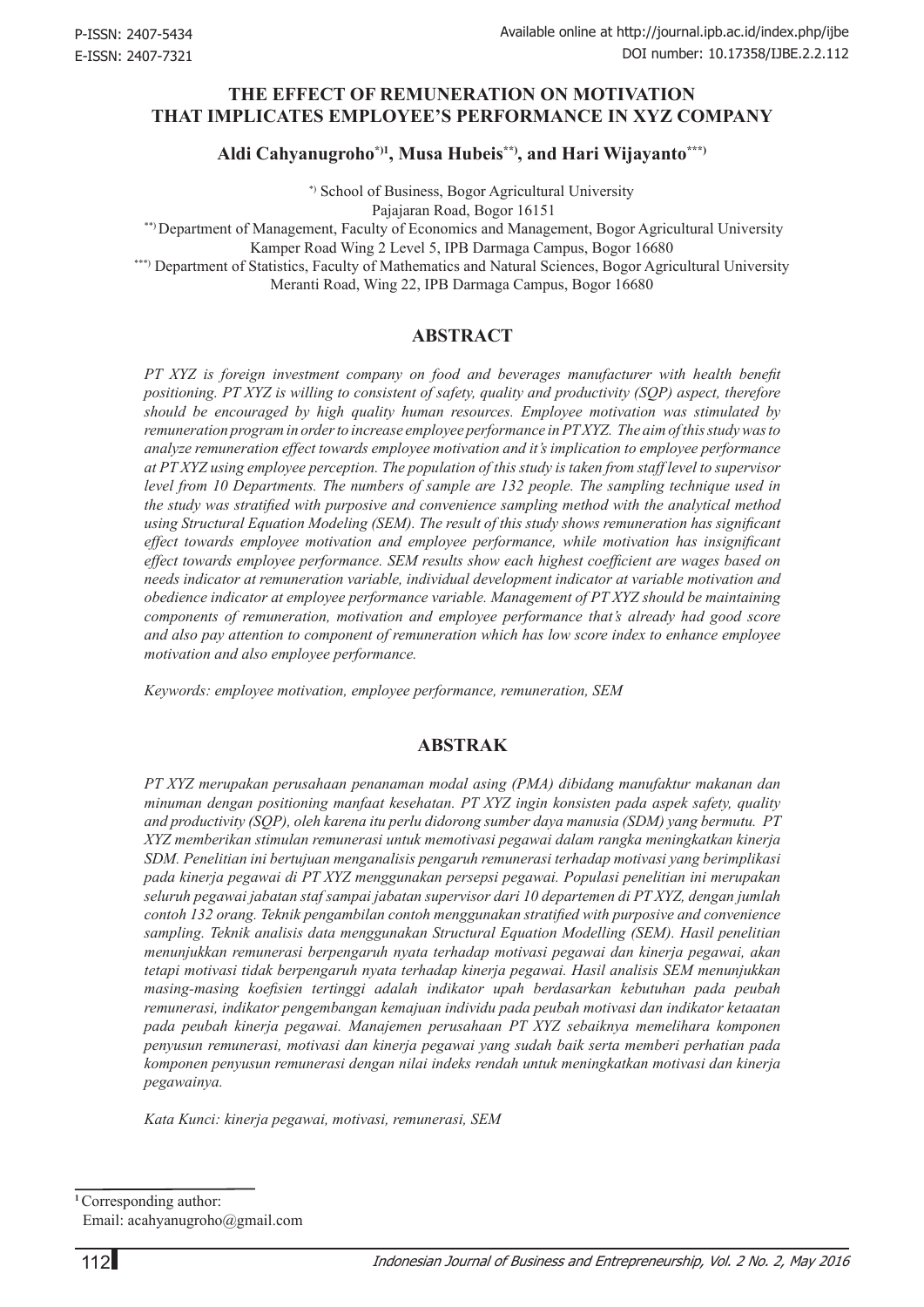# **INTRODUCTION**

Consumer goods industry market in Indonesia is experiencing positive growth. According Fisamawati (2013), an increase of 9,6% in 2011 from the previous year, with the industry's market value has reached Rp 165,95 trillion. In 2010, the value of sales of consumer goods rose 11% over the previous year. The market growth in this industry is closely associated with increased sales in several companies, both multinational and local companies. Intense competition in the consumer goods industry was inevitable. Food and Beverage Association (GAPMMI) estimated sales value of food products and beverages in 2015 reach Rp 1,000 trillion (Bernando et al. 2015). Further Bernando suggests that the increasing population and growing middle class income communities, the projected improvement in the economy with increased purchasing power, as well as the rapid growth of modern retail outlets drive the demand for food and beverage industry. Bernando et al. (2015) also suggested AC Nielsen study showed 48% of total spending middle class income in Indonesia is for the Fast Moving Consumer Goods (FMCG), especially food and beverages.

XYZ is a PMA company of manufacturing consumer goods such as food and beverage products with the positioning of health benefits. The tight level of competition food and beverage industry, as well as the growth of middle class income people make XYZ needs to consistently improve quality product and improve efficiency of time, as well as production costs in order to compete a more competitive. Every member of an organization has its own interests and goals when joining the organization. Efficiency and effectiveness in carrying out business activities should be supported by quality performance of human resources (HR).

Ahmad (2013) suggested that the SDM is rated as one of the elements that hold the key advantages of the company, because the ability to think creatively and innovate. Labor has a great potential to run the company's activities. According Purwadi (2012) manager works with three organizations: physical resources, financial and human resources, but human resources are the most important because it has a strategic place. Hariandja (2007) suggested that HR performance was the work of an employee or real behavior that is displayed in accordance with its role in the organization. Employee performance is something that is very important in the organization's efforts to

achieve its objectives and create professional resources and contributive. The company will face challenges such as changes in the business environment and the working environment, so companies should conduct proactive HR development. Companies can achieve its main objectives through policies and appropriate wage systems, thus ensuring the company's ability to attract, retain and motivate high-quality employees.

According to Baba (2015), employees will give good performance for the needs of the company if the company gives them motivation in equal opportunities for employees to grow and decent remuneration for their employees. Remuneration is given by the company to its employees. The remuneration system can create positive job competition among employees. Differences will appear between the lazy diligent employees, employees who want to learn or does not want to learn. Remuneration intended to stimulate employees to be motivated to do the work, which is expected to be generated employee performance is much better and the maximum.

The study results of Muogbo (2013) in line with the theory of justice in giving remuneration significant effect on employee performance. Gustika (2013) and Baba (2015) on the results of the study stated that the remuneration significantly affect employee performance. Results of research conducted Hameed et al. (2014) and Rizal et al. (2014). They state that the remuneration significantly affects employee motivation. Studies conducted Ernanto (2015) states that motivation significantly affects employee performance. Studies conducted Widyastuti (2010) shows the influence of the perception of employee remuneration, motivation and discipline of work on the performance was very strong and real. Studies conducted Boedianto (2012) indicates that the variable remuneration was positively related to employee performance. Studies conducted Idrees et al. (2015) showed a positive relationship between salaries, training and motivation on employee performance, but wages have a strong influence on employee performance compared to the training and motivation.

Research on the impact of remuneration on motivation which has implications on the performance of employees at PT XYZ is repeating previous research that has been done at government agencies. The study was conducted on foreign companies operating in FMCG food and beverage industry is facing a growing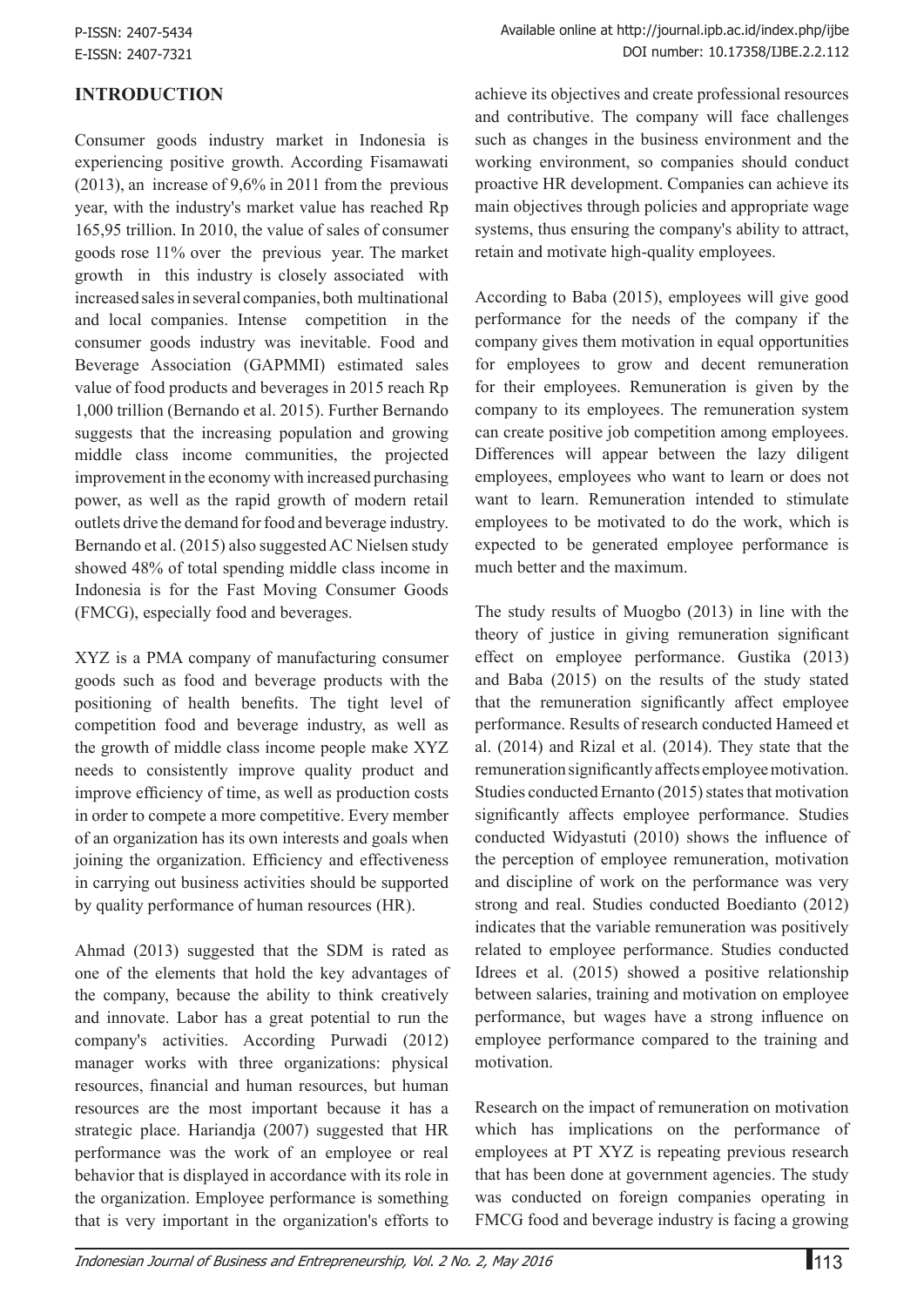and increasingly fierce competition. The Company is committed to consistent with aspects of safety, quality and productivity (SQP). These aspects need to be encouraged by the quality of human resources; therefore XYZ wants to improve the quality of human resources through a program of continuous improvement in competition among employees on the activities of Continuous Improvement (CI) and discordant thoughts on Idea activities for Improvement (IFI). According to Blaga and Jozsef (2014), the program makes employees become more responsible, more careful and more involved in the work, when to feel appreciated, so that ultimately increase productivity.

A constraint facing the company is not yet apparent increase employee motivation and productivity, although the company has provided a stimulant remuneration in the form of reward, direct appreciation and additional employee ratings points since 2014. Improving the quality of human resources through the CI and the IFI program has not reached the target of the number of participants between before and after their remuneration. The level of the delay period after their employee remuneration in 2014 compared to the period before their 2013 remuneration has not experienced the change is real, it is feared could lead to decreased work productivity and discipline.

The purpose of this research is to analyze the perception of employees against remuneration, motivation and performance of employees at PT XYZ, analyze relationships and the influence of remuneration to the employees' motivation in PT XYZ, analyze the relationship and the influence of remuneration to employee performance in PT XYZ, analyze relationships and the influence of motivation on employee performance and formulate the company's efforts to improve employee performance.

# **METHODS**

This research was conducted at PT XYZ is located in the district of Sukabumi, Cicurug West Java with research data collection time in August 2015. The study was conducted using descriptive method, based on case studies. Data collection and information use: (1) The questionnaire survey method, (2) observation, that is direct observation in PT XYZ and (3) the study of literature, including reviewing the company's data and literature search.

Sampling in this study using a stratified with purposive and convenience sampling, which is a technique stratification (class) to choose their own deliberate parties respondent. The population in this study was all employees at PT XYZ ranging from office staff to the office supervisor. Total population is 360 people, where respondents who selected 132 people from 10 different departments with the composition of the office staff of 99 people and 33 people from the office supervisor. The number of respondents that it meets the rule of thumb for SEM sample.

The primary data collection using a questionnaire containing some point statement Likert scale consists of five alternative answers. According Sugiyono (2007) Likert scale used to measure attitudes, opinions and perceptions person or a group of social phenomenon. Analysis of the data by the method of the average score (Umar, 2005) is used to determine how the level of respondents' perceptions of the statements given by researcher to the respondent. The data is processed by the software Statistical Package for Social Science (SPSS) version 16.0. In order to determine the interpretation of perception indicators of each variable, it takes an interval scale to reflect these categories. Range interval criteria used in the study, that:  $(1,00 \text{ to } 1,80) = \text{Very}$ Low;  $(1,81 \text{ to } 2,60) =$ Low;  $(2,61 \text{ to } 3,40) =$ Average;  $(3,41 \text{ to } 4,20) = \text{Good}$ ;  $(4,21 \text{ to } 5,00) = \text{Very Good.}$ 

Questionnaires were collected to test the validity of using the facilities bivariate Pearson Correlation Analysis and reliability testing using the facilities of Reliability Analysis of Cronbach's Alpha in SPSS 16.0. Validity and reliability are used to test the consistency and research instruments (Priyatno, 2008).

Analysis of the data in this study uses the analysis of Structural Equation Modeling (SEM). Structural Equation Model is an approach to the statistical techniques to analyze the relationship and attachment latent variables, indicator variables and measurement error (Irawan, 2015). Data is processed into structural equation models with software of Linear Structural Relationship (LISREL) version 8.51.

Framework model was developed based on the theoretical study and the results of previous research. Factors remuneration used is based upon Samsudin (2006), while the motivational factors and the performance of employees refer to Umar (2005). The framework study is presented in Figure 1.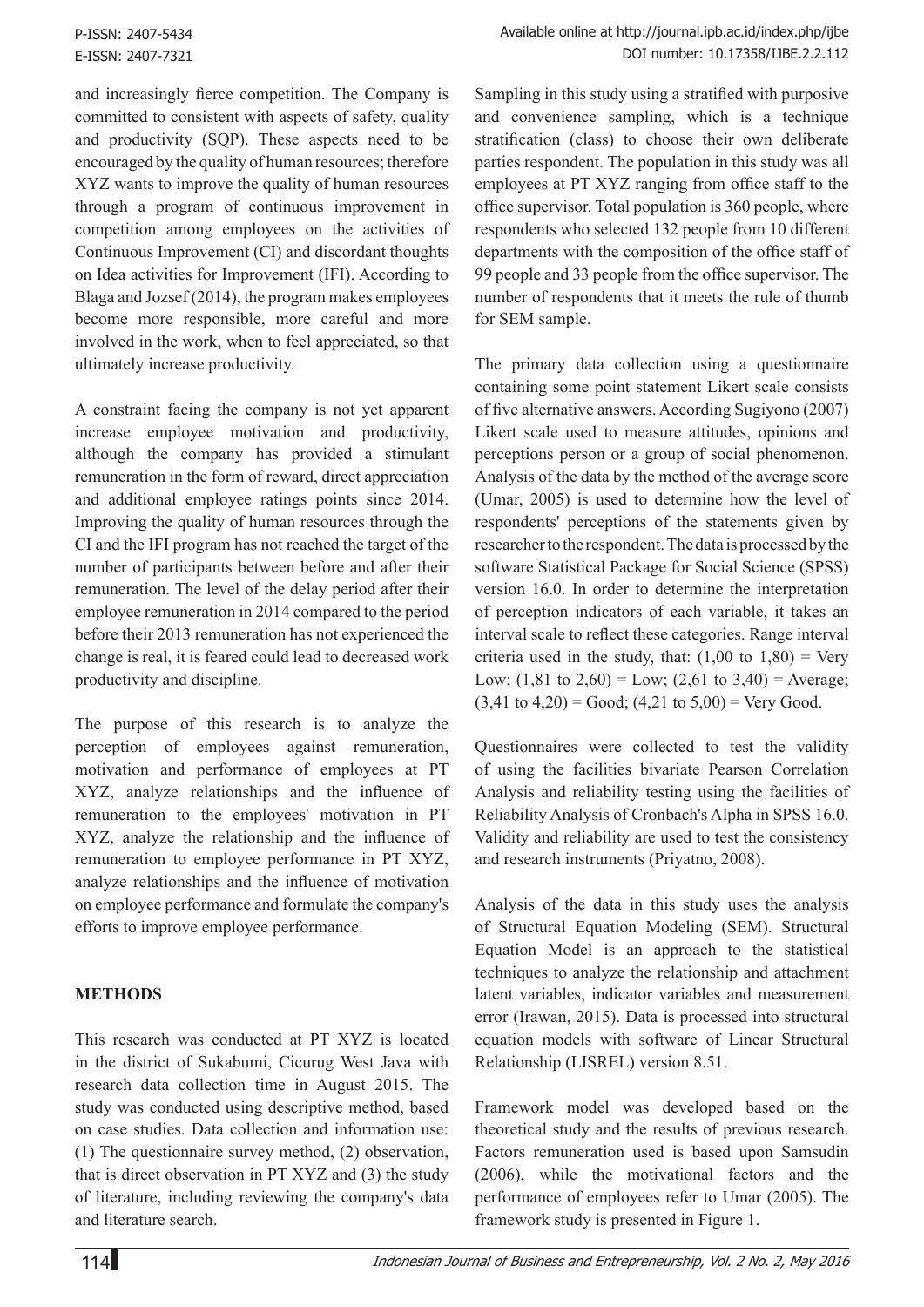

Figure 1. Conceptual framework

# **RESULTS**

### **Characteristic of Respondents**

Characteristics of respondents majority are male (83%), the productive age group between 20 to 30 years (56%), department / unit manufacturing (33%), married status having children  $(65\%)$ , length of 3 to 7 years (36%), the level of undergraduate education (45%), domicile in Sukabumi (81%) and sub Cicurug (66%).

Results of correlation characteristics of the respondents indicated a correlation of age and marital status to occupation, education level, years of service. There is a correlation sex with tenure, but there is no correlation with gender and education level positions. Results of correlation characteristics of respondents can be seen in Table 1.

### **Validity and Reliability Questionnaire**

Validity test results using bivariate Pearson Correlation Analysis of the variable remuneration, motivation and

performance of employees showed correlation with the total score, p-value 0,003 at the 5% significance level, it is valid (Priyatno, 2008). The results of reliability test using Cronbach's Alpha Reliability Analysis showed that the questionnaire consisting of variable remuneration, motivation and performance of employees with respective values 0,907; 0,907 and 0,902, the questionnaires revealed reliable, because Alpha coefficients is greater than 0,6 (Priyatno, 2008).

## **Employee Perception of the Remuneration, Motivation and Performance**

The results of questionnaires by respondents who had been tabulated into index values to declare the respondents in fact the field. This being the case, the results are as follows:

1. Employee perceptions of the remuneration

The index value of variable remuneration of 3,25 includes in the medium category. This means that the employee gives the perception that is still not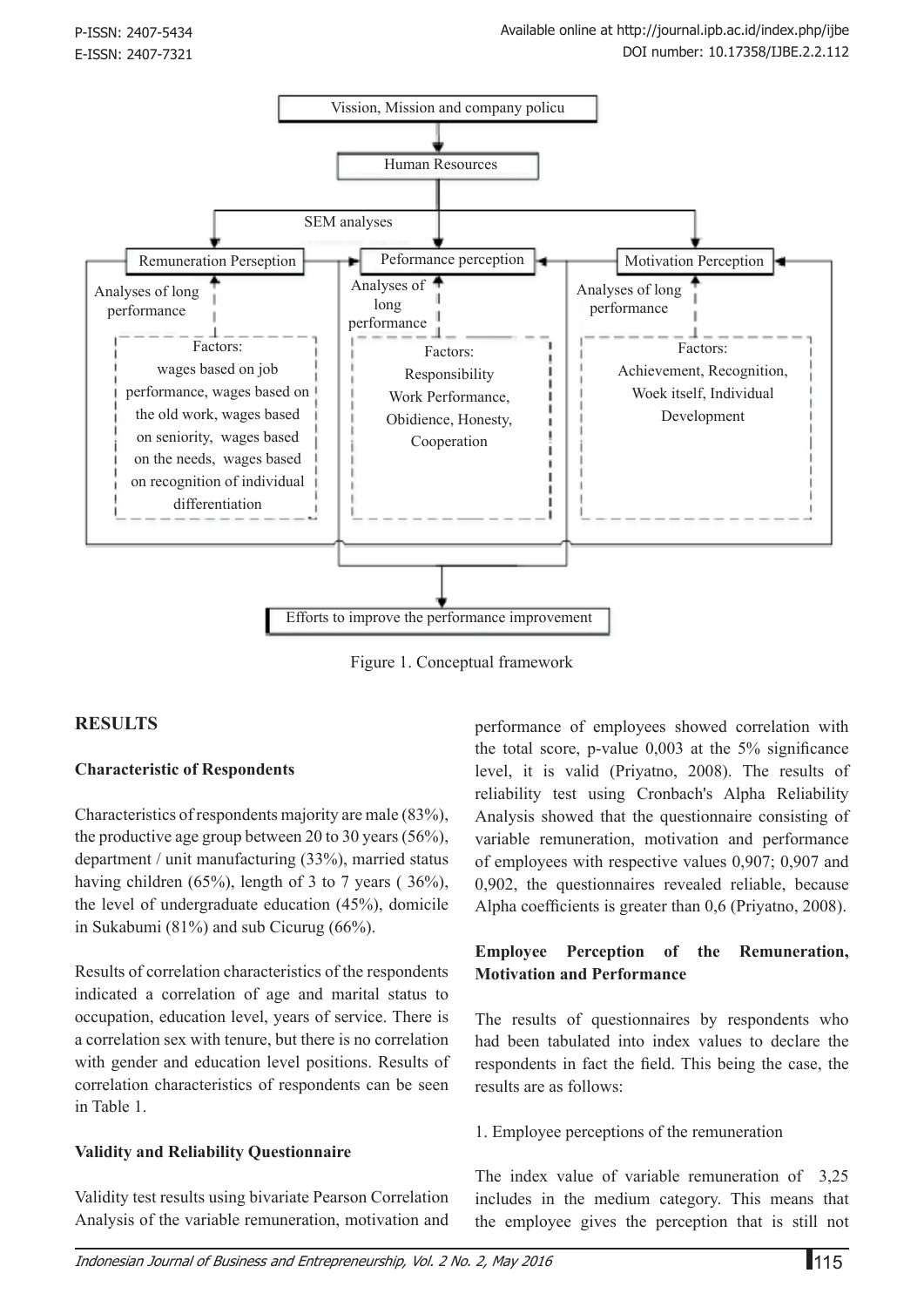up to expectations of the remuneration policy applied and granted the company to employees. The management company should give more attention to the wage remuneration component based on length of employment and wages based on need. Perceptions of the variable remuneration in XYZ Company are presented in Table 2.

Wages based on job performance directly linking wages with work performance has been demonstrated by the employees. Wages based on length of employment means the wage rate determined on the basis of the length of employee conduct or complete a task. Wages that is based on seniority, is based on years of service or seniority of the employee in an organization. Wages that is based on the need demonstrated wages of the employees, is based on the degree of urgency of basic life needs of employees. Wages that is based on the recognition of individual differences that are in good criterion with the wage system has reflected the principles of justice.

Respondents' perceptions of variable remuneration between staff positions with the supervisor is not significantly different at the 5% significance level. Indicators of wages by the duration of the work (p-value 0,032) at the variable remuneration is significantly

different at 5% significance level, while other indicators is not significantly different (p-value 0,776> 0,05).

2. Employee perception towards motivation

The index value of variables motivation is 3,54 including in both categories. This means that employees provide a good perception of motivation in the work at XYZ. The management company should give more attention to the motivational component caused by the work itself and achievement motivation. Perceptions of the variable motivation in PT XYZ are listed in Table 3.

Every employee wants success in his work, so we can say that these employees have good achievement and lead to a positive attitude to always perform the job well. Aspects of recognition and awards given company have met the expectations of employees in general with good criterion from the analysis of a range of criteria. Unpopular and less challenging job tends to be a boring routine and does not become the pride, so it requires the kind of work varied and more challenging. Responsibility is how the sense of pride that is owned by an employee if get an assignment or if given a certain responsibility. Individual development is the extent to which the company gives an opportunity to the employees to perform personal development.

| Free variables | Bound variables       | p-value | Correlation<br>coefficient | Statistic test     | Corelation    |
|----------------|-----------------------|---------|----------------------------|--------------------|---------------|
| Age            | Position              | 0,000   | 0,273                      | Kendall's tau b    | Weak          |
| Age            | Level of education    | 0,000   | $-0,281$                   | Kendall's tau b    | Weak          |
| Age            | <b>Working Period</b> | 0.000   | 0,659                      | Kendall's tau b    | <b>Strong</b> |
| Gender         | <b>Position</b>       | 0,787   | 0,023                      | Cramer coefficient | Very Weak     |
| Gender         | Level of education    | 0.066   | 0,203                      | Cramer coefficient | Very Weak     |
| Gender         | <b>Working Period</b> | 0,040   | 0,752                      | Cramer coefficient | Very Strong   |
| Marital status | Position              | 0.002   | 0,358                      | Cramer coefficient | Weak          |
| Marital status | Level of education    | 0,000   | 0,342                      | Cramer coefficient | Weak          |
| Marital status | Work Period           | 0,001   | 0,744                      | Cramer coefficient | Very Strong   |

Table 1 Results of correlation characteristics of respondents

Real Corelation if p-value < 0,05

### Table 2. Perceptions of variable remuneration

| Factors                                            | Item $(R)$  | Index | Criteria |
|----------------------------------------------------|-------------|-------|----------|
| Wages based on job performance                     | 6,7,8,15,17 | 3,27  | Medium   |
| Wages based on length of employment                | 10,12,20    | 3,01  | Medium   |
| Wages by seniority                                 | 13, 14, 16  | 3,29  | Medium   |
| Wages based on the needs                           | 1,2,4,18    | 3,12  | Medium   |
| Wages by the recognition of individual differences | 3,5,9,11,19 | 3,58  | Good     |
| Index of variable remuneration                     |             | 3,25  | Medium   |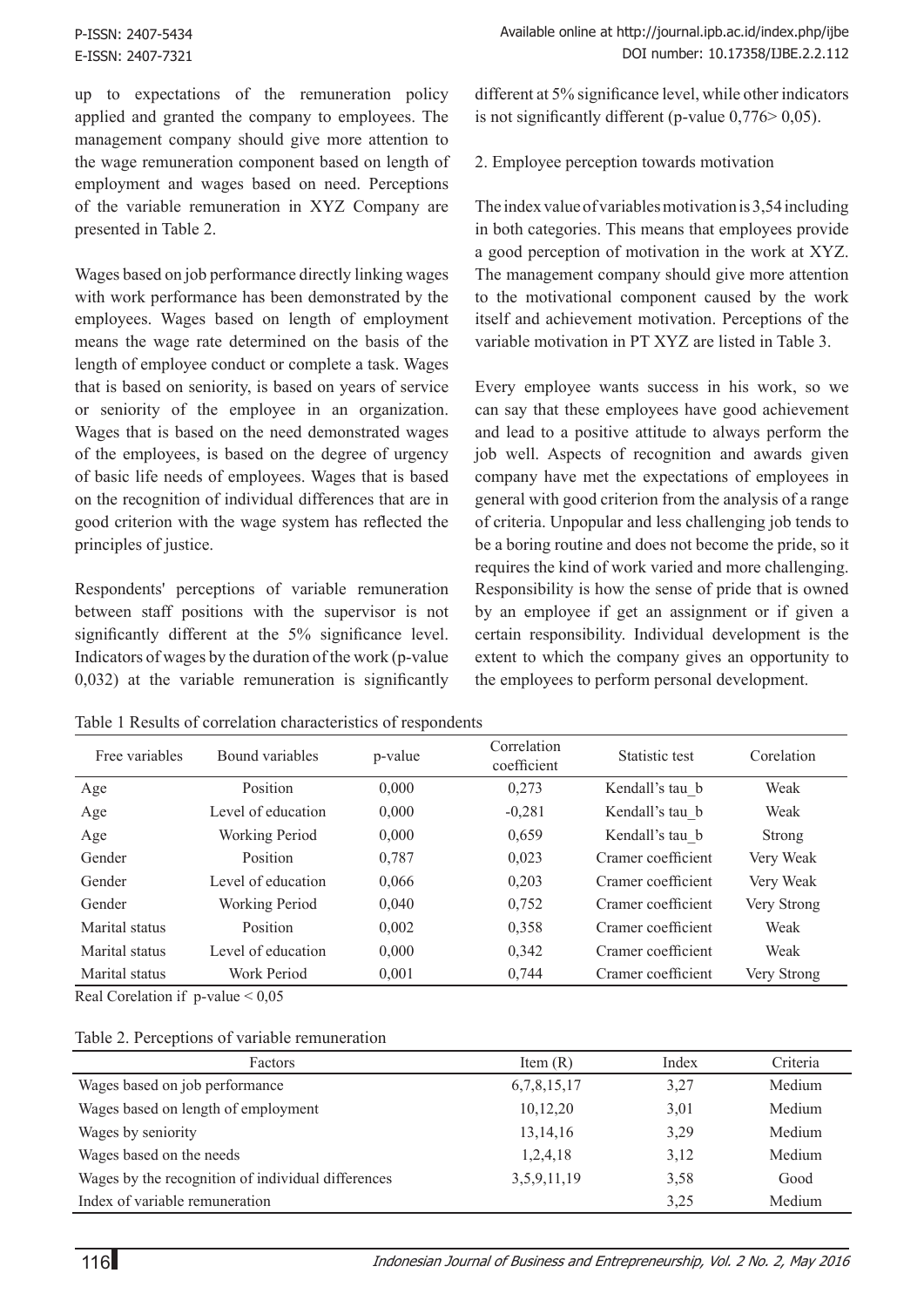P-ISSN: 2407-5434 E-ISSN: 2407-7321

Respondents' perceptions of motivation variables between office staff supervisor is not significantly different at the 5% significance level. All the indicators forming the motivation in this study are not significantly different at the 5% significance level (p-value 0,248> 0,05).

#### 3. Perception of employee on employee performance

The index value variable of employee performance is 3,59 including in both categories. This means that employees provide a good perception of the performance of duty in XYZ. In this case all the questions is rated as good thing by the respondent, this means that performance of employees at PT XYZ is good according to the respondents' assessment. Perceptions of the variable performance of employees at PT XYZ are listed in Table 4.

Responsibility is the ability of an employee to complete the work assigned to him with best possible way and in a timely manner, and dare to bear the risk of its decision or actions. Job performance is a work that can actually be achieved by the employee in performing the tasks assigned to him. Obedience is the ability of an employee to obey any official laws and regulations, obeying orders given by official authorities and the ability to violate the specified prohibition. Honesty is an employee's sincerity in implementing the tasks and the ability not to abuse the authority given to him.

Cooperation is the ability of an employee to work together with others in completing tasks determined, so as to achieve efficiency and effectiveness as much as possible

Respondents' perceptions of employee performance variables between office staff and supervisor are not significantly different at the 5% significance level. All the indicators forming the performance of employees in this study are not significantly different at the 5% significance level (p-value 0,775 > 0,05).

## **Relations of Remuneration, Motivation and Employee Performance**

Relationship and influence between the variables in this study can be seen in Figure 2. Path diagram in Figure 2 describes the t-value of each indicator and the variables were analyzed using SEM, according Ghozali (2005) an indicator is said to be significant if it is on t the table was at the 5% significance level (1,96). An indicator of achievement (Y1) is as forming the motivation and the responsibility variables (Y6) is as the determinant variables performance of employees that does not have the t-value. It is automatically set by the software by making one lambda load factor of any existing latent variable with a value of 1 or 2. Latent variables are standardized to unit variance, which is assigning values 1 on the diagonal component of the matrix.

| Factor                                  | Item $(M)$     | Index | Criteria |  |  |
|-----------------------------------------|----------------|-------|----------|--|--|
| Achievement                             | 1,2,3,4        | 3,38  | Medium   |  |  |
| Recognition                             | 5,6,7,8        | 3,63  | Good     |  |  |
| The job itself                          | 9, 10, 11, 12  | 3,29  | Medium   |  |  |
| Responsibility                          | 13, 14, 15, 16 | 3,89  | Good     |  |  |
| Development of individual progress      | 17, 18, 19, 20 | 3,54  | Good     |  |  |
| Variable index of employee's motivation |                | 3,54  | Good     |  |  |

### Table 4. Perception variable of employee performance

| Factors                                | Item $(R)$     | Index | Criteria |
|----------------------------------------|----------------|-------|----------|
| Responsibility                         | 5,6,11,19      | 3,58  | Good     |
| Job Performance                        | 1,2,3,8        | 3,63  | Good     |
| Obedience                              | 7,9,10,20      | 3,50  | Good     |
| Honesty                                | 4, 12, 13, 14  | 3,63  | Good     |
| Cooperation                            | 15, 16, 17, 18 | 3,62  | Good     |
| Variable Index of Employee performance |                | 3,59  | Good     |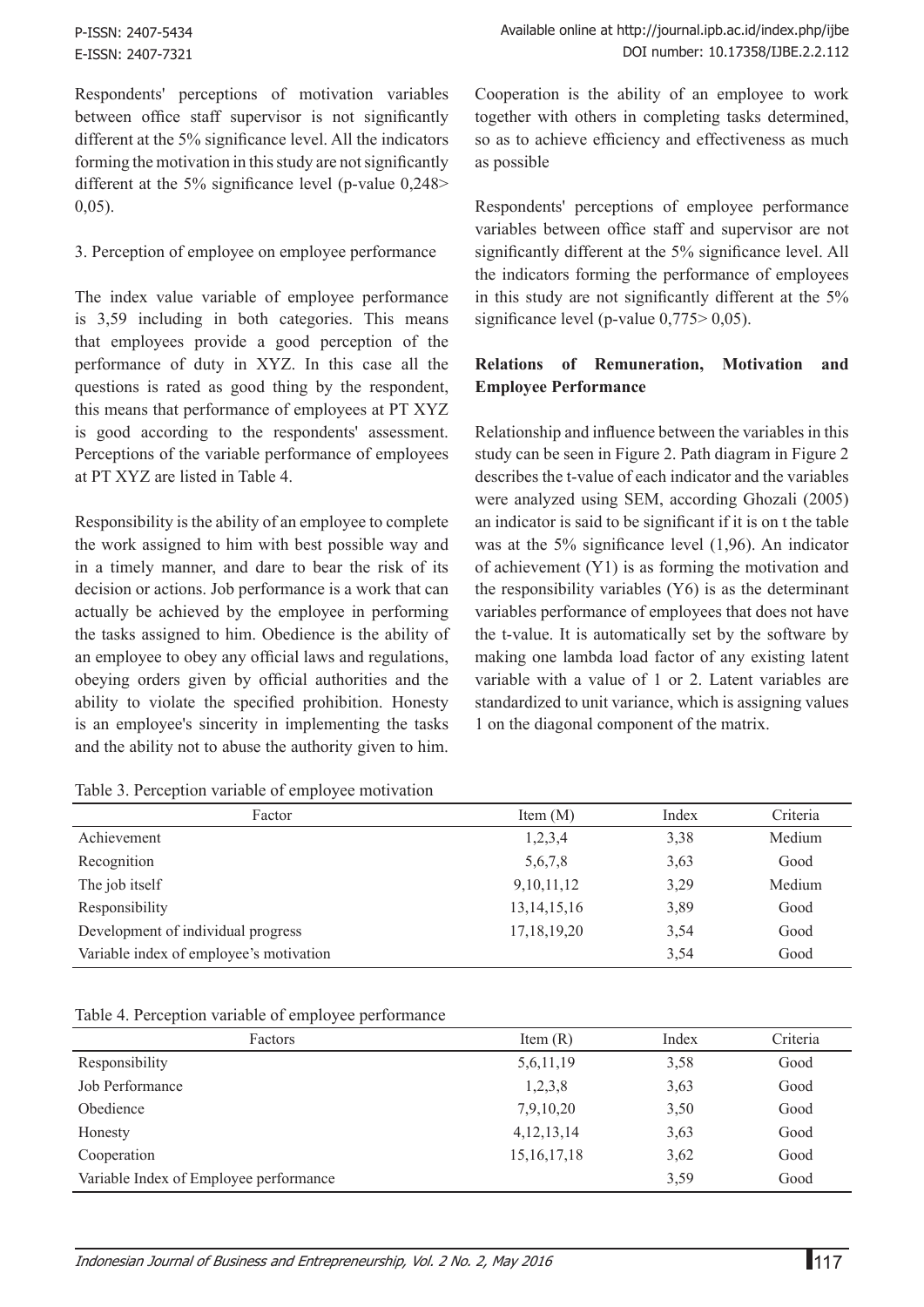Thus, all the latent variables in the model are treated as latent exogenous variables, and there is one piece of factors that are set as the differentiating factor, where the load factor  $= 1$ . Path diagram results show a positive relationship and the real effect of remuneration variable on motivation variable (t-value 2,57) and remuneration variable on employee performance variables (t-value of 3,08) is greater than t-table at the 5% significance level (1,96). Motivation variable relationship with employee performance variables have the t-value (1,79) which is smaller than t-table at the 5% significance level (1,96), then there is a positive association with the motivation of employee performance, but there is not real effect. Variables motivation does not really affect performance of variables, but variables influenced by the performance over variable remuneration. Recapitulation of the SEM analysis which includes the value of a load factor, the t-value and the influence are presented in Table 5.

Purwani (2009), Hameed et al. (2014) and Rizal et al. (2014) state that the remuneration significantly affects motivation but it does not significantly affect the performance of employees. The results are consistent with research conducted Gustika (2013), Muogbo (2013) and Baba (2015) states that the remuneration significantly affects employee performance.

1. Relationship between the remuneration with the constituent indicators

The results of SEM analysis showed variable remuneration forming indicator used to contribute positively to the value of load factors ranging from the highest wage X4 based on need (0,74), X2 wages by working time (0,70), X3 wages according to seniority (0,65), X1 wages based on job performance (0,63) and X5 wages according to the recognition of individual differences (0,63). According Simamora (2006) the purpose of remuneration is to attract employees, retain competent employees and motivate employees. Remuneration policies and systems are applied effectively in helping to achieve these goals, according to Ruky (2006), the policy must be fair, competitive, comply with laws and regulations. Furthermore it must be feasible for employees. Company XYZ should focus on the indicator with the largest value of that load factors. They are wages based on the needs and conduct periodic evaluations regarding remuneration.

| Table 5. Recapitulation of the results of the SEM analysis |  |  |
|------------------------------------------------------------|--|--|
|------------------------------------------------------------|--|--|

| Χ  | <b>Remuneration Factors</b>                        | Charge Factor         | t-value | Influence |
|----|----------------------------------------------------|-----------------------|---------|-----------|
| 1  | Wages based on job performance                     | 0,63                  | 7,29    | Real      |
| 2  | Wages according to old work                        | 0,70                  | 8,40    | Real      |
| 3  | Wages by seniority                                 | 0,65                  | 7,57    | Real      |
| 4  | Wages based on the needs                           | 0,74                  | 8,89    | Real      |
| 5  | Wages by the recognition of individual differences | 0,63                  | 7,27    | Real      |
| Y  | Motivation factors                                 | Charge factor         | t-value | Influence |
| 1  | Achievement                                        | 0,27                  |         | Real      |
| 2  | Recognition                                        | 0,92                  | 3,19    | Real      |
| 3  | The job itself                                     | 0,51                  | 2,90    | Real      |
| 4  | Responsible                                        | 0,55                  | 2,95    | Real      |
| 5  | Development of individual progress                 | 0,98                  | 3,19    | Real      |
| Y  | <b>Employee Performance Factors</b>                | <b>Charge Factors</b> | t-value | Influence |
| 6  | Responsible                                        | 0,73                  |         | Real      |
| 7  | Work performance                                   | 0,47                  | 5,17    | Real      |
| 8  | Obedience                                          | 0,92                  | 9,52    | Real      |
| 9  | Honesty                                            | 0,36                  | 8,90    | Real      |
| 10 | Cooperation                                        | 077                   | 8,59    | Real      |
| H  | Relationship and Influence                         | <b>Charge Factors</b> | t-value | Influence |
| 1  | Remuneration - motivation                          | 0,41                  | 2,57    | Real      |
| 2  | Remuneration - employee performance                | 0,34                  | 3,08    | Real      |
| 3  | Motivation - employee performance                  | 0,21                  | 1,79    | Not Real  |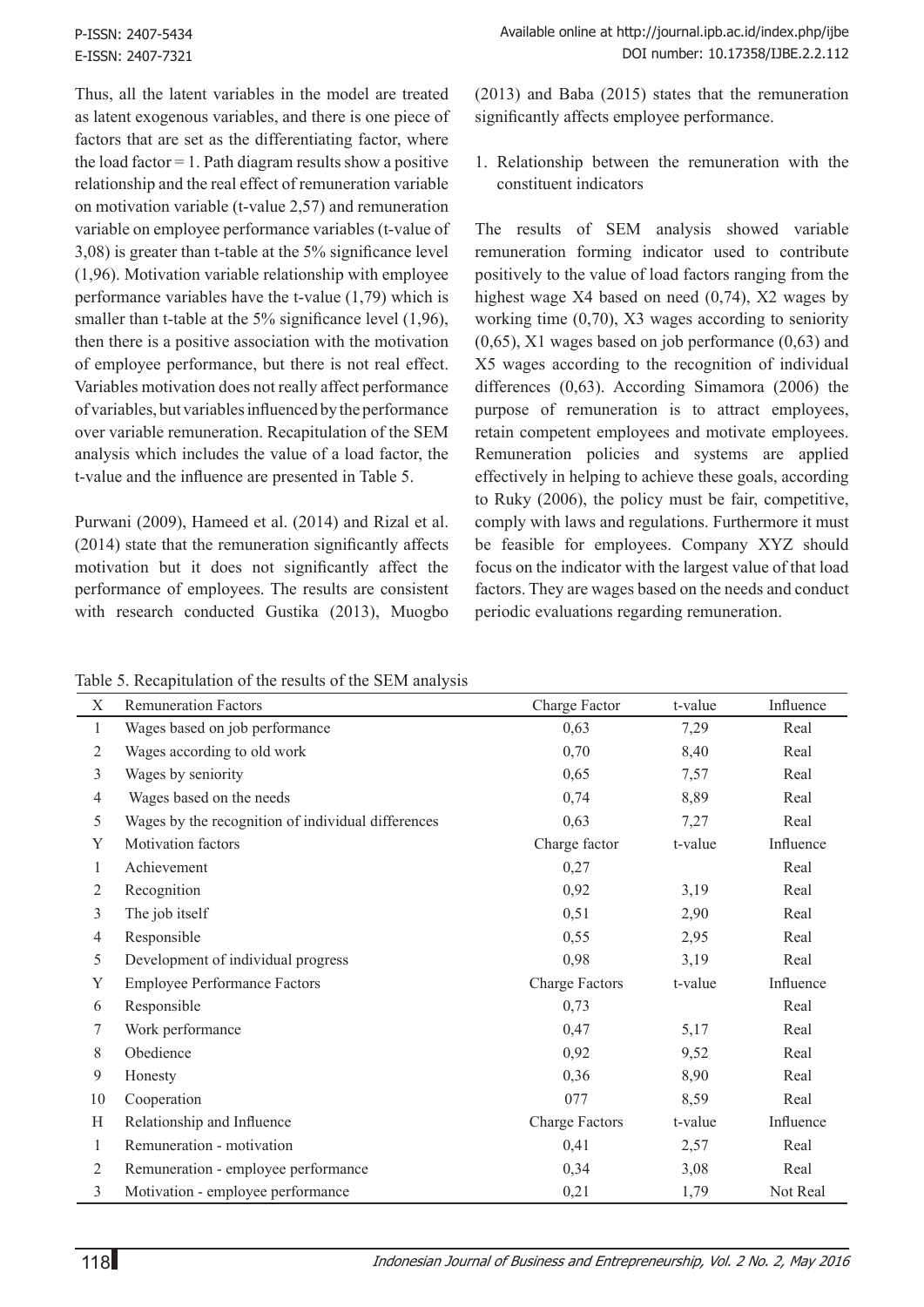2. Motivation relationship with the constituent indicators

The results of SEM analysis showed shaper indicator variables that uses motivation to contribute positively to the value of load factors ranging from the highest is the development of an individual's progress Y5 (0,98), Y2 recognition (0,92), Y4 responsibility (0,55), Y3 jobs themselves (0,51) and Y1 achievement (0,27). Indicators of achievement with the smallest value of load factors need to be a concern for the company, due to the low achievement motivation that is waned to be activated in a series of activities such as CI. Development progress of individuals with the highest scores indicates that the company gives an opportunity to the employees to perform personal development, but individual employees to develop each individual to gain knowledge of the company for himself as a provision in the future.

3. Relationship with employee performance indicators constituent

The results of SEM analysis showed variable performance indicators forming employees who used to contribute positively to the value of load factors ranging from the highest is Y8 (obedience 0,92), Y10 (cooperation 0,77), Y6 (responsibilities 0,73), Y7 (feat work 0,47) and Y9 (honesty 0,36). Indicators of adherence to the value of the highest load factors indicate that the individual will tend to persist in the organization because of their awareness of the individual will be huge losses experienced if not obedient to the organization. Indicators of honesty with the smallest value of load factors need to be a concern for company XYZ because honesty is the feelings of employees on duty to perform which must be given to the organization.

## **Managerial Implications**

Based on the results of the evaluation of the relationship and influence between the variables, the priority of enhancement of employee performance through variable remuneration and motivation in XYZ can be done by increasing the remuneration component of the index being good at forming part of the remuneration of wages by the duration of employment and wages based on need. Companies should maintain the components of remuneration, motivation and performance of employees who have been through an evaluation every year. Components of achievement motivation showed desire in employees to provide good work for the company, need to be reviewed because grain performance appraisal allows employees get promoted is still rated doubtful by the respondent.



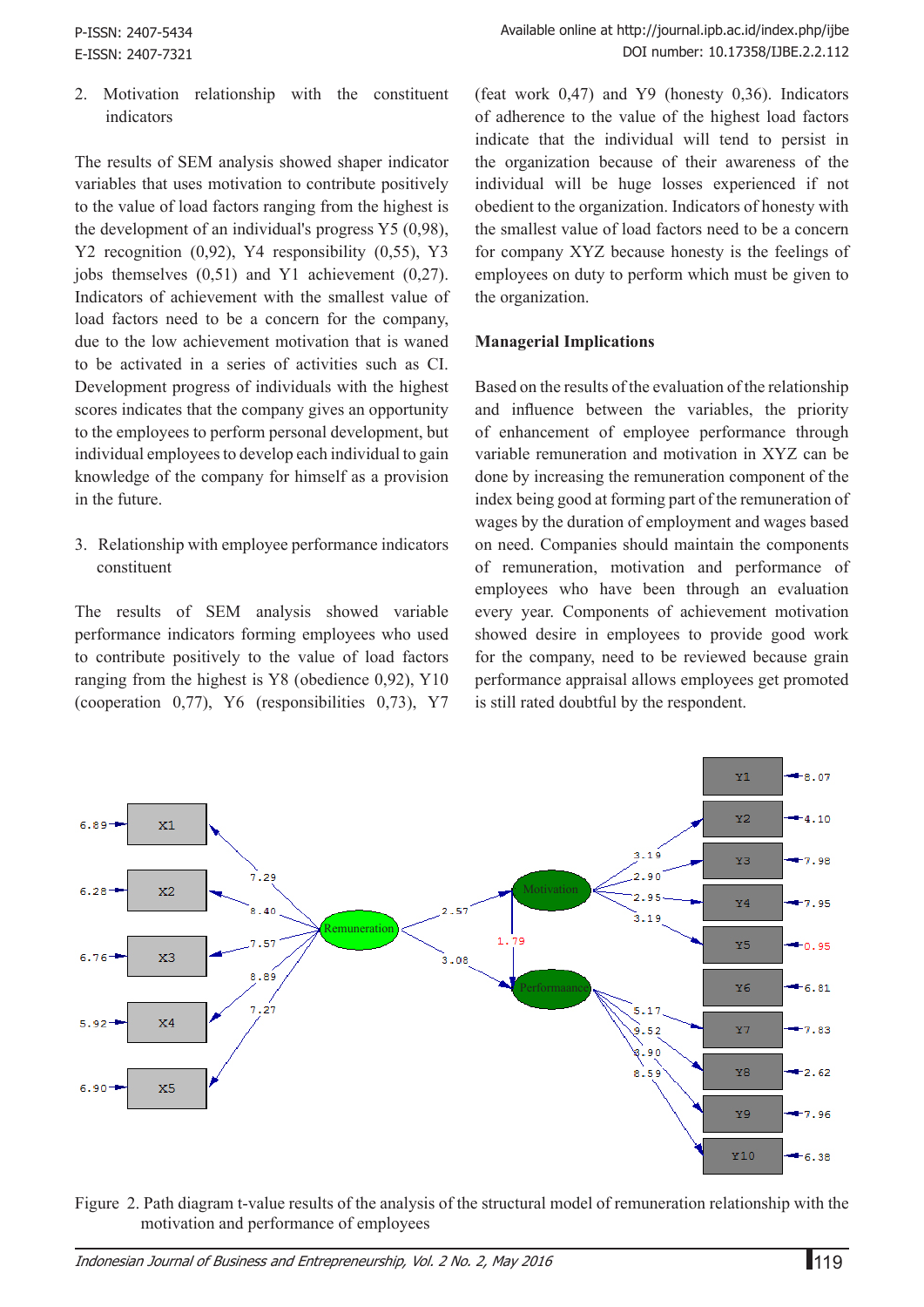## **CONCLUSIONS AND RECOMMENDATION**

#### **Conclusions**

Implementation of the remuneration in XYZ Company during this time is generally perceived as being by the respondents with the lowest perceived value of the wages indicator-based on the needs and wage based on length of employment. Motivation employee at XYZ Company based on the perception of respondents with both criteria index with the lowest perceived value is the work itself. Meanwhile, the performance of employees at XYZ Company is based on the perception of respondents with good criterion index value at the lowest perception indicators obedience. Remuneration has a positive relationship and a real influence on the motivation and remuneration has a positive relationship and a real influence on employee performance. Motivation has a positive relationship, but it does not significantly affect the performance of employees. In order to improve the performance of employees, it cannot directly through motivation but through remuneration, by a way of improvement and periodically review the remuneration component which significantly give real effect.

#### **Recommendations**

In this study can be generated suggestions for the company that the company should increase the value of the index criteria remuneration component to be good enough to improve the motivation and performance of employees. An improved forming component of remuneration includes performance-based wages, wages based on the recognition, wages according to seniority and wages based on need. Unlike the wage based on the recognition of individual differences with a good performance, it should be retained. Similarly, the fundamental building block of motivation with criteria of index value has been good to be sustainable. Furthermore, companies should maintain the components of remuneration, motivation, employee performance that is good through an annual evaluation. Suggestions on further research, it should be added other variables such as climate and job satisfaction.

#### **REFERENCES**

- Ahmad. 2013. Pengembangan sistem kompensasi untuk kepuasan kerja pegawai dengan logika fuzzy. *Jurnal Ilmiah Teknik Industri* 1(1):12–23.
- Baba A. 2015. Effect of remuneration and achievement motivation to be SAR center employee performance industries results plantation Makasar. *Journal of Economic and Sustainable Development* 6(5):217–224.
- Bernando FR, Maulendra MA, Dewi NK, Paramita S, Harisandi A, Sukaesih M, Setyawati A. 2015. Industry Update: Makanan Minuman. *Office of Chief Economist Bank Mandiri* 4:1–4.
- Boedianto S. 2012. Pengaruh pemberian remunerasi terhadap kinerja pegawai lembaga pemasyarakatan klas iia anak Blitar. *Jurnal Ilmu Manajemen: Revitalisasi* 1(3):49–56.
- Blaga P, Jozsef B. 2014a. Human resources, quality circles and innovation. *Proceding Economic and Finance* 15:1458–1462. doi:10.1016/S2212- 5671(14)00611-X.
- Ernanto B, Baga LM, Sunarti E. 2015. Pengaruh penerapan budaya perusahaan terhadap motivasi kerja dan kinerja karyawan di PT Rekayasa Industri. *Jurnal Aplikasi Bisnis dan Manajemen.*  1(1):1–11. DOI: 10.17358/JABM.1.1.1
- Fisamawati. 2013. Terdorong oleh tumbuhnya kelas menengah. Marketing.co.id. http://www. marketing.co.id/terdorong-oleh-tumbuhnyakelas-menengah. [10 Mei 2013].
- Ghozali I. 2005. *Aplikasi Analisis Multivariate dengan SPSS.* Semarang: Badan Penerbit UNDIP.
- Gustika R. 2013. Pengaruh pemberian remunerasi terhadap kinerja anggota POLRI Polres Pasaman. Elektronik *Jurnal Apresiasi Ekonomi* 1(1):22– 31.
- Hameed A, Ramzan M, Zubair HMK, Ali G, Arslan M. 2014. Impact of compensation on employee performance (empirical evidence from banking sector of Pakistan). *International Journal of Business and Social Science* 5(2):302–309.
- Hariandja MTE. 2007. *Manajemen Sumber Daya Manusia: Pengadaan, Pengembangan, Pengkompensasian dan Peningkatan Produktivitas Pegawai.* Jakarta: Grasindo.
- Idrees Z, Xinping X, Shafi K, Hua L, Nazeer A. 2015. Effect of salary, training and motivation on job performance of employees. *American Journal of Business, Economics and Management* 3(2):55– 58.